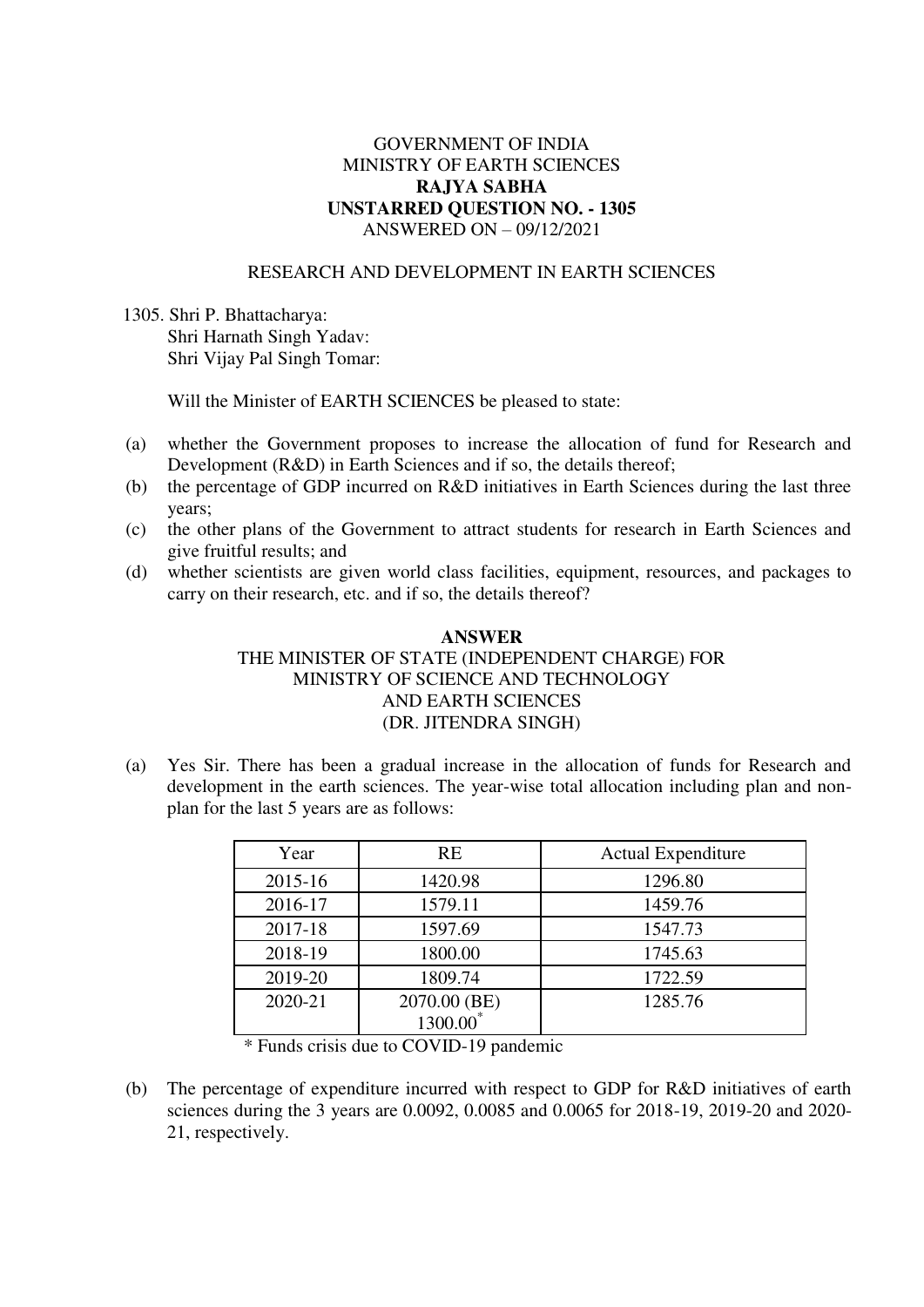(c) Towards attracting the students for conducting research in the field of earth sciences, the Ministry of Earth Sciences had started Development of Skilled Manpower in Earth System Sciences (DESK) program. DESK was initiated to create a large pool of trained and dedicated multidisciplinary earth system and climate research manpower in the country with in-depth hands-on expertise on individual physical processes of the land, ocean, atmosphere, biosphere and cryosphere with special emphasis on climate modeling. Besides, an International Training Centre for Operational Oceanography has been setup in Hyderabad for development of skills to conduct front ranking research in the field of Ocean Science.

A set of five Project Appraisal and Monitoring Committees (PAMCs) and a Technology Research Board have been constituted for appraisal, review and monitoring of the various projects for consideration for extramural funding. An Apex committee chaired by the Secretary has also been constituted to consider specific proposals recommended by these committees.

Under Earth Science & Technology Cell (ESTC), MoES supports theme based focused network R&D activities involving multi institutions with focused objectives and definite deliverables that can be translated into operational use. It also helps towards capacity building and creating adequate expertise in various disciplines of earth system Science for the benefit of society and national development.

As of now, 11 projects are funded under the theme of Atmospheric Science including Climate Change; 33 projects under Geosciences; 10 projects under Hydrology &Cryosphere; 17 Projects under Seismology 13 projects under Ocean science and 1 project under ESTC.

All these initiatives are expected to enhance the skill of the operational weather, climate, ocean state and multi-hazard services incrementally for accruing the societal benefits in terms of minimizing the loss of life and property. Further, MoES supports various capacity building programs in academic institutions and the details are given at annexure-1.

(d) Yes, Sir. Scientists are being given world class facilities, equipment and resources to carry out the research in earth sciences. The major initiative for creation of facilities viz., (i) geochronology laboratory to support contemporary cutting-edge research in isotope geochemistry and geochronology pertaining to earth, atmospheric, oceanic and planetary sciences at international level of a facility for Geochronology at Inter-University Accelerator Centre (IUAC), New Delhi (ii) Scientific deep drilling in Koyna Intra-plate Seismic Zone of Maharashtra is aimed at setting up of borehole observatories at depth for directly measuring the in-situ physical properties of the rocks, pore-fluid pressure, hydrological parameters, temperature and other parameters of an intra-plate, active fault zone in the near field of earthquakes - before, during and after their occurrence, leading to a better understanding of the mechanics of faulting, physics of reservoir triggered earthquakes and preparing a predictive model (iii) provide logistic and scientific support to conduct front ranking research in the polar regions ie., Antarctic and Arctic (iv) Supporting the Advanced Centre for Atmospheric Radar Research (ACARR) in Cochin University Of Science And Technology. ACARR facility is the state-of-the-art indigenously developed Stratosphere-Troposphere Wind Profiler Radar operating at 205 MHz frequency and (v) provide state of the art super computing facility, real-time data of various atmospheric and oceanographic parameters, and high resolution models for better prediction of weather and climate.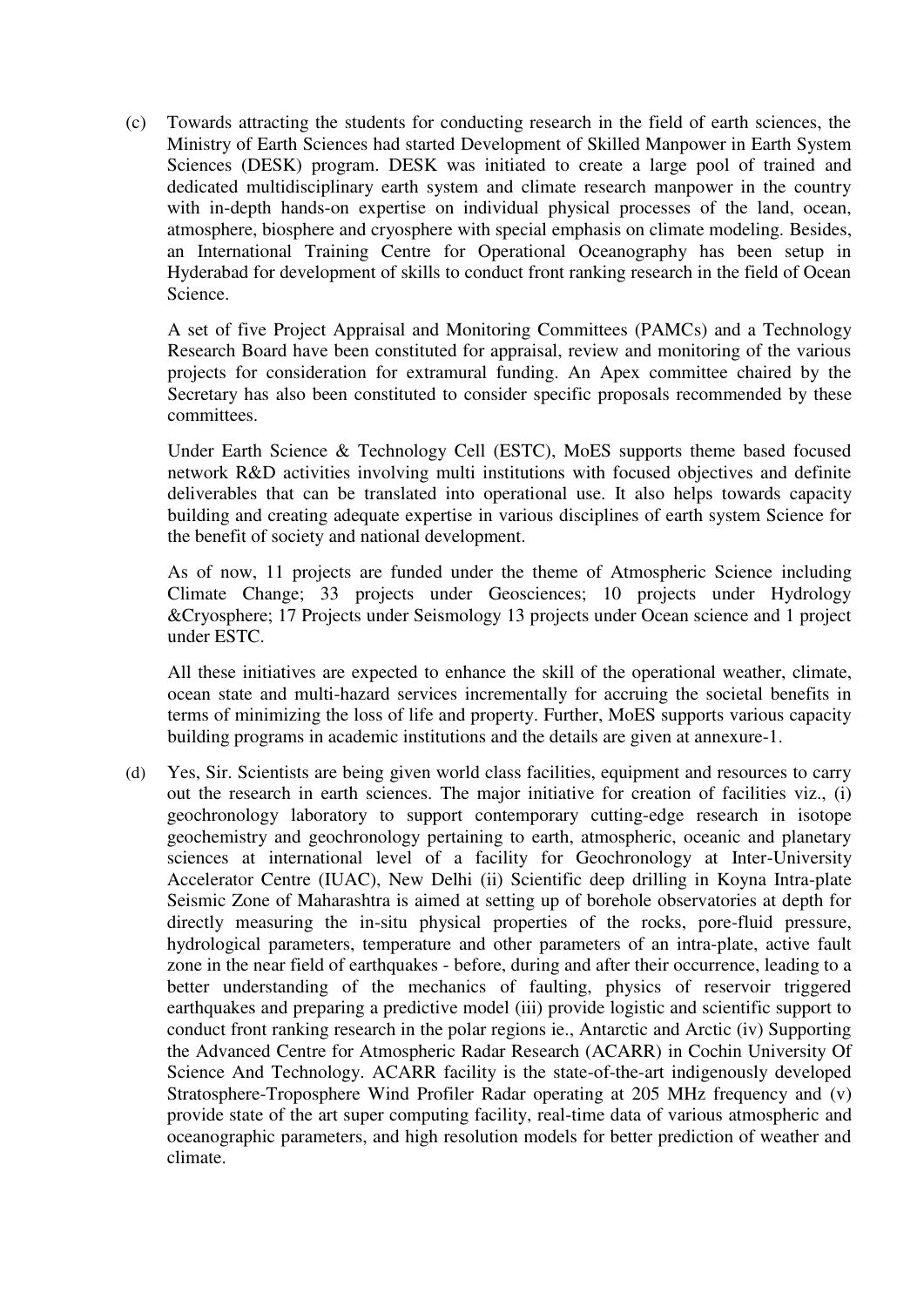The details of various capacity building programs to attract students for research in earth sciences including providing world class facilities, equipment, resources, packages to carry on their research:

- 1. Fellowship support for academic programme such as M.Tech/Ph.D along with laboratory setup. The details of such projects/programmes being supported by the ministry are as follows:
	- Under international collaboration with Norwegian Polar Institute (NPI), Norway, a Ph.D. fellowship programme has been initiated. Presently two Indian students have been sponsored by the ministry for doing Ph.D. in Glaciology at NPI.
	- 5 M.Tech students/scientists and 5 Ph.D. students are being sponsored under anMoU with Indian Institute of Technology (IIT) Delhi. The ministry also supported establishment of M.Tech Lab in the Centre for Atmospheric Studies, IIT Delhi.
	- Similarly Ministry is also sponsoring 10 M.Tech students in Ocean Technology and Engineering at IIT Madras.
	- Six basic labs including advanced analytical facility lab, a Museum/library have been established at IISc Bangalore for augmenting the research in the earth sciences Department. This has led to the initiation of M.Tech programme in the field of earth science with intake of 5 students per year.
	- Supported initiation of 2 year M.Sc. course in Ocean and Atmospheric Science at Centre for Earth & Space Sciences, University of Hyderabad.
- 2. Establishment of Chair Professorship in premier institutes wherein the students benefit through credit courses/research programs initiated by the Chairs who are generally eminent scientists from abroad. This also exposes the students/researchers in the academic institutes to pioneer in the field of earth sciences, and thereby help in development of human resources. In addition, MoES also supports outstanding Young Faculty Fellowships granted to young faculty to encourage them to carry out research in the Earth System Science. Presently the following Chairs exist in 4 IITs :

| S.No           | Institute            | Name of the Chair                                            |  |  |
|----------------|----------------------|--------------------------------------------------------------|--|--|
|                | <b>IIT</b> Delhi     | Sir Gilbert Walker MoES Chair in Atmospheric Science         |  |  |
|                |                      | &Sudhanshu Kumar Outstanding Young Fellow                    |  |  |
| 2              | <b>IIT Kanpur</b>    | D.N. Wadia MoES Chair in Climate Change                      |  |  |
| $\overline{3}$ | <b>IIT Kharagpur</b> | Samudragupta MoES Chair in Ocean Science & James Rennell     |  |  |
|                |                      | <b>MoES</b> Young Fellow                                     |  |  |
| $\overline{4}$ | <b>IIT</b>           | Varhamihira MoES Chair in Earth System Science & Engineering |  |  |
|                | Gandhinagar          | & Varhamihira Young Fellows                                  |  |  |

3. The Ministry supports Establishment of National Facilities, wherein once the facility is established the researchers/students from various academic/research institutes submit their research proposals/science plan and as per the merit of the proposal the student is allocated time to use the National facility, generally free of cost for undertaking the research work.